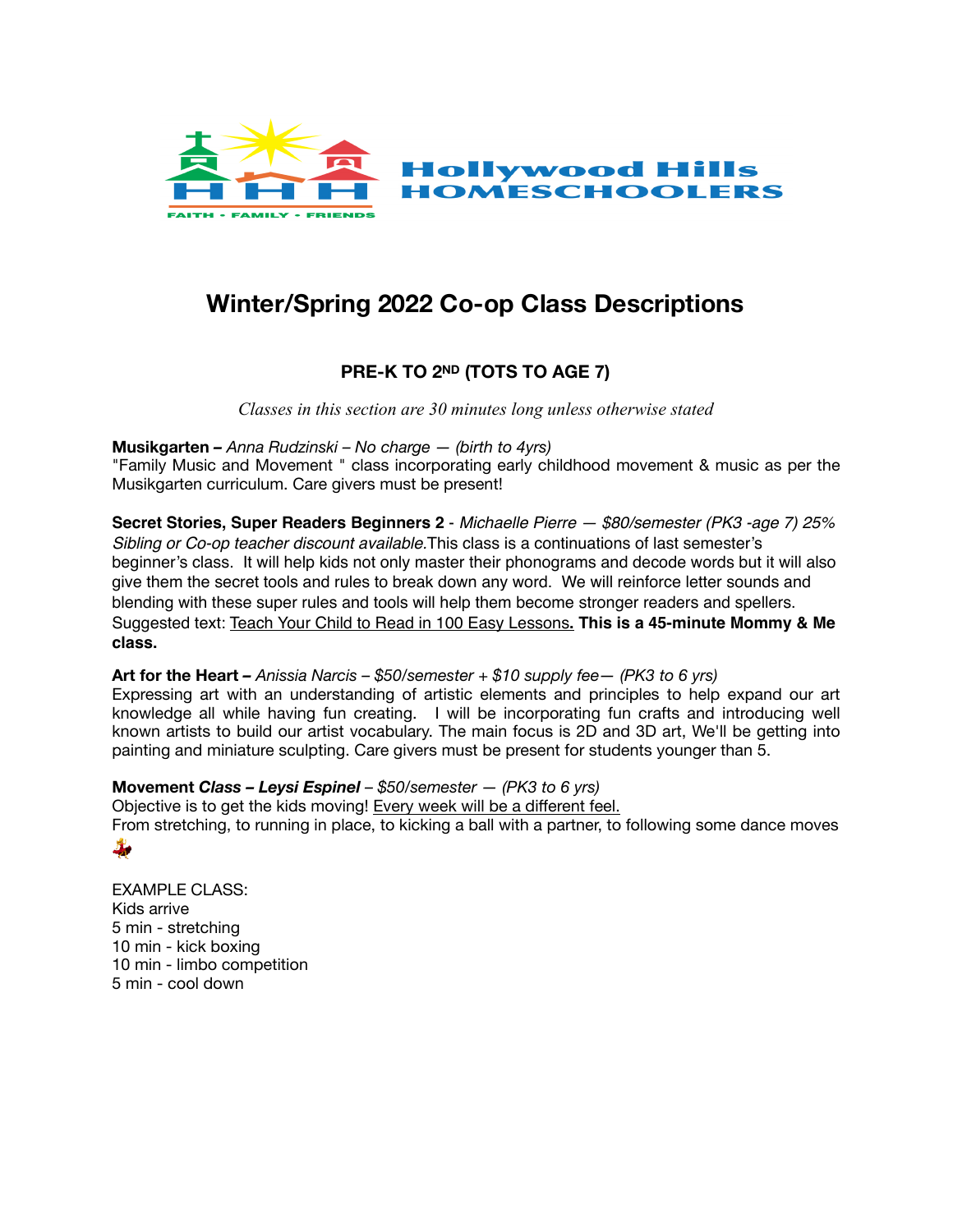# **ELEMENTARY GRADES 1 – 6**

# **Art for the Heart** *– Anissia Narcis – \$65/semester + \$15 supply fee— (2nd-6th)*

Expressing art with an understanding of artistic elements and principles to help expand our art knowledge all while having fun creating. I will be incorporating fun crafts and introducing well known artists to build our artist vocabulary. The main focus is 2D and 3D art, We'll be getting into painting and miniature sculpting. For this class a mixed media sketchbook and artist pencils are needed specifically HB, 2B and 6B.

**Beginning** *Violin* 2 - *Jennifer Rudzinski – (K-2nd and 3rd-5th) - No charge, instrument included (if either lost or broken a reasonable replacement/repair charge will incur).* 

This class is taught directly by a Florida Youth Orchestra conductor & the director of the South Florida HEAT Band.

We will provide:

1.) A free musical instrument to use during the school year. A black FYO draw string backpack will be provided for you to keep your music and music folder in. Keep this safe and accessible.

2.) Weekly lessons with professional musicians.

3.) At the end of the school year, we will put on a recital to show families and friends their new talent.

You provide:

1.) Time for your child to practice their instrument at home.

2.) A release of liability to have your child photographed and having their picture used in

publicity by the Florida Youth Orchestra

3.) A promise to be sure your child attends weekly

The student will:

1.) Promise to practice daily and remember to keep their music in their "FYO Bag"

2.) Respect fellow musicians and your instructors

3.) Participate and not disrupt class.

4.) Attend weekly

#### **Ukulele** - *Victoria Espinosa - \$65/semester (Ages 5 and up)*

In the ukulele class kids of all ages will learn the basics of the instrument. They will learn chords and notes, and have a practice warm up in the beginning of each class. In addition they will learn various songs. There will be at least 3 ukuleles in the class and students are welcome to bring their own if they have one. The class will participate in the annual HHH Talent Show. Mrs. Erika will be the adult present.

#### *Acting: Improv & the Art of Storytelling - Mel Markward - \$100/semester (1st-5th), 20% Sibling or Co-op Teacher discount.*

Improv teaches the student to adapt, develop confidence, creativity, cooperation, strengthens speaking skills and listening skills, and social skills. The mission of this class is to awaken the imagination, emotion, and intellect of the student actor through the experiential model (hands-on experience, sharing public, processing, connecting the experience, and applying to everyday life) which enables the student to gain a critical understanding of their voice in art of acting, improv & storytelling. Acting improv terminology, methods of analysis are introduced through warm-ups, theatre games, pairing up with other students, structured improvisations, and the performance. A showcase will be presented with the help of parent volunteers.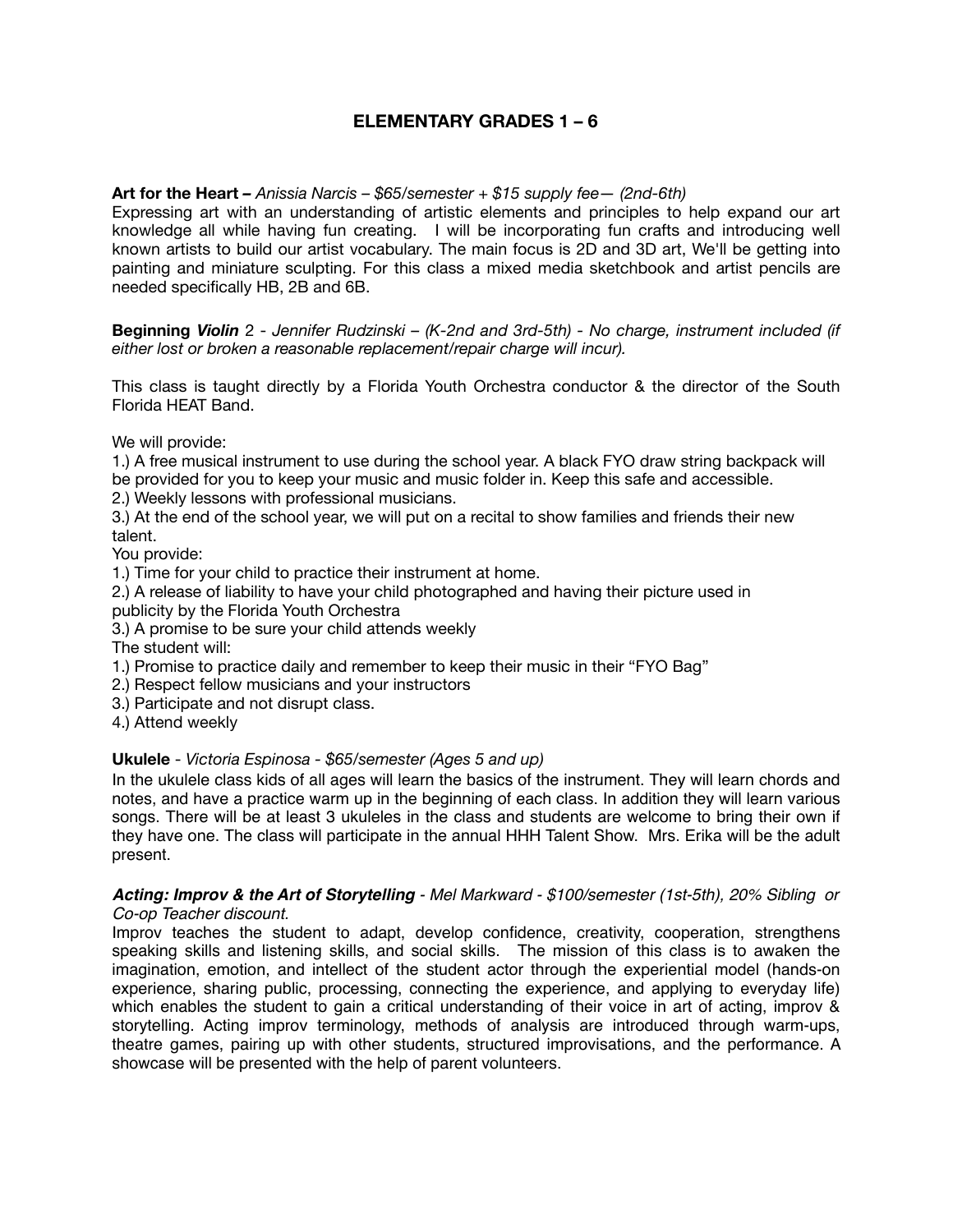*Crazy 8s Math Club - TBA - (K-2nd)— No charge\* (\$5 supply fee may be collected mid semester)* Crazy 8s is a math club unlike any other! It offers unique, high-energy math activities that appeal to kids of all math abilities. The goal of Crazy 8s is to show that math is fun and recreational, not just compulsory, in order to change our culture and get kids to think of math as play. Crazy 8s has also been proven to reduce kids' math anxiety. Although not "schoolwork," our activities do align with the state standards and is designed to show kids that math is a really fun, recreational activity to do with friends during playtime outside of school.

## **Line Dancing** *– Sarah Matusik – \$65/semester — (2nd-6th grade)*

Have you heard of line dancing? It is movement that involves the brain and feet to work together. You change directions 4 times to cover each wall in the room. All dances are pre-choreographed. Everyone does the same thing. We are blessed to have professional line dancer Sarah Matusik leading this class.

# **UPPER ELEMENTARY/MIDDLE SCHOOL (GRADES 4TH - 8TH)**

## *JA* **Biztown** - *Dawn Williams — \$80/student — (5th-7th graders)*

Student participates in a series of classroom lessons, where they learn about applying for jobs, voting, career opportunities, customer service, paychecks, savings and more. Then, they put their knowledge to work at JA BizTown, where they operate a simulated economy and run businesses. They get hands-on experience at being citizens, consumers, employees and business owners. Duration: 2 semesters

# **MIDDLE/HIGH SCHOOL CLASSES**

## *Acting: Improv & the Art of Storytelling - Mel Markward - \$100/semester — (6th-12th), 20% Sibling or Co-op Teacher discount.*

Improv teaches the student to adapt, develop confidence, creativity, cooperation, strengthens speaking skills and listening skills, and social skills. The mission of this class is to awaken the imagination, emotion, and intellect of the student actor through the experiential model (hands-on experience, sharing public, processing, connecting the experience, and applying to everyday life) which enables the student to gain a critical understanding of their voice in art of acting, improv & storytelling. Acting improv terminology, methods of analysis are introduced through warm-ups, theatre games, pairing up with other students, structured improvisations, and the performance. A showcase will be presented with the help of parent volunteers.

#### **JA Finance Park** - *Dawn Williams — \$80/student — (7th - 9th graders)*

Prior to visiting JA Finance Park, students engage in a comprehensive classroom curriculum that teaches them about finances, careers, income, expenses, savings and credit. This program helps students recognize that their education decisions affect their career options and have an impact on their potential income and quality of life. At the end of the classroom instruction, students visit JA Finance Park and put what they learned into action by managing a real world inspired personal budget based on local careers in a simulated city. Students are guided by trained volunteers. Duration: 2 semesters